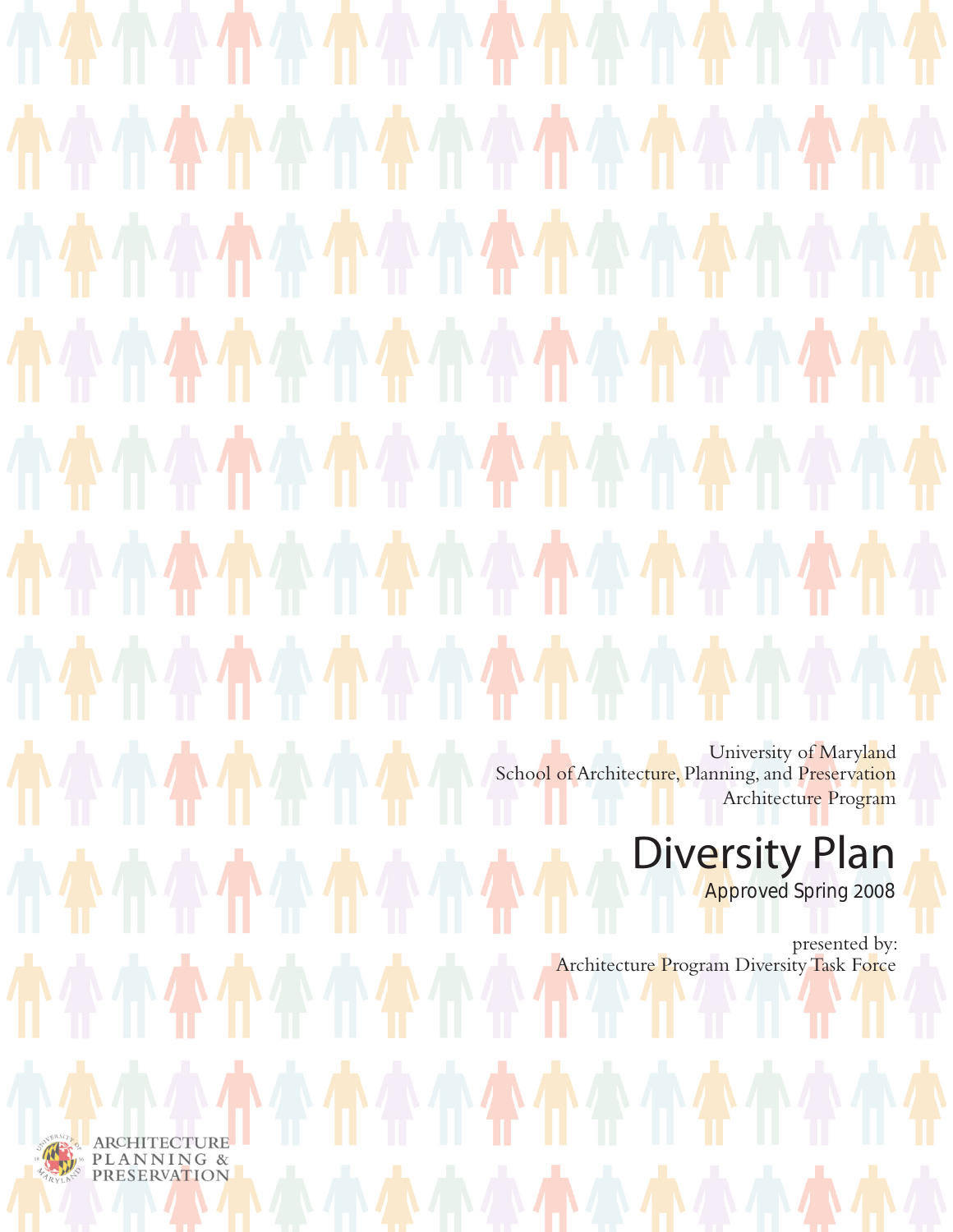We have become not a melting pot but a beautiful mosaic. Different people, different beliefs, different yearnings, different hopes, different dreams. Jimmy Carter

The wave of the future is not the conquest of the world by a single dogmatic creed but the liberation of the diverse energies of free nations and free men. John F. Kennedy

If we are to achieve a richer culture, rich in contrasting values, we must recognize the whole gamut of human potentialities, and so weave a less arbitrary social fabric, one in which each diverse human gift will find a fitting place. Margaret Mead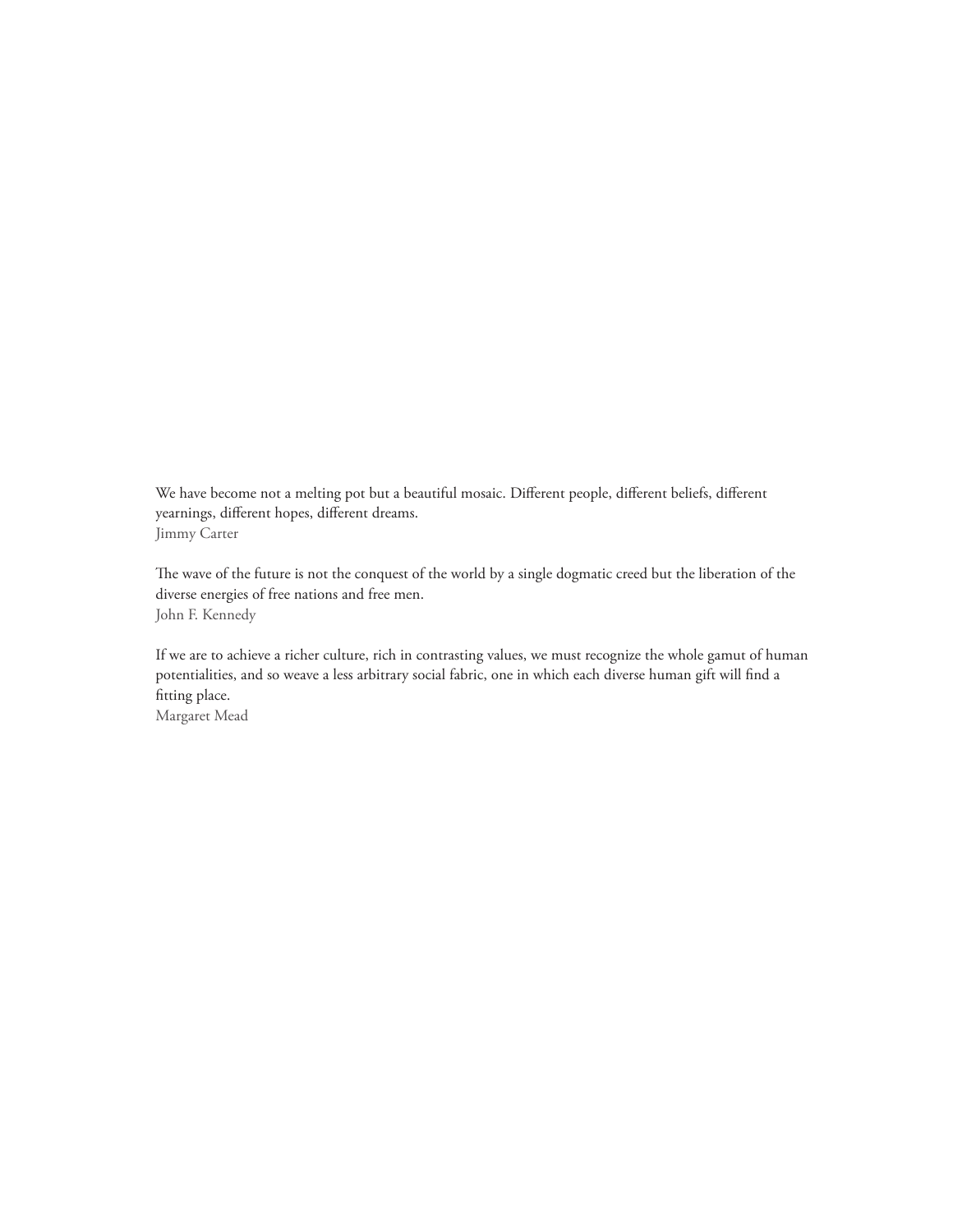## Introduction

In the Fall of 2005 the Architecture Program adopted its updated Strategic Plan and named as one of its major goals to: "Nurture a collegial, diverse, inclusive, and inter-generational community of students, scholars, and practitioners." Another of its goals, in relationship to intellectual and cultural diversity proposes to:

"Sustain and enhance expertise in urban design and building craft by integrating historical, technical, conceptual, and scholarly knowledge focused on making 'place' at diverse scales, in diverse cultures, and in diverse environmental conditions."

It is from these strategic goals that this Diversity Plan emerges. It embraces the overriding principles of respect, collegiality, fairness, inclusiveness, accountability and mutual support. It is designed to provide a working mechanism for creating plans, measures and milestones to ensure that establishing and maintaining diversity within the Architecture Program, both socially and intellectually, remains a high priority.

Although, the arguments or rationale for a Diversity Plan for the Architecture Program could be based solely in its humanity, in ethical terms, there are also current circumstances and conditions that makes this the ideal time to embark on a proactive approach to addressing issues of diversity in our program. A brief summary of the supporting arguments and their accompanying challenges are as follows:

## **Future Demographics – A Representative Community**

The future demands it. *Will our program be reflective of our broader environment?*

### **Sustainability & Relevance**

We must be able to be responsive to changing future conditions if we are to compete in tomorrow's world. *Are we presently prepared to attract and teach a broader constituency?*

## **The University's Mandate**

The University of Maryland's Diversity Initiative – transcending our negative history. *What are the ways our program can contribute and respond to the University's challenge?*

## **The State Of The Architecture Profession**

Minorities are dramatically under-represented in the Architectural Profession. *Can the architecture schools, specifically our architecture program, do anything to reverse this trend?* 

## **Our Own Strategic Plan**

The Architecture Program is committed to diversity through the goal statements referred to above. *Would changes to existing policies and new actions reflect the seriousness of this commitment?*

### **NAAB Accreditation Mandate**

The Program's accreditation depends on it. Our last review requested a diversity action plan. *Will we be able to show significant progress by 2011 without embarking on those issues now?*

## **An Opportunity For Leadership**

Stepping up in support of change. *Can our program provide the catalytic leadership to the entire School of Architecture Planning and Preservation and to other architecture programs?* 

### **Toward A Richer Learning Environment For Our Students**

Diversity, both demographic and intellectual, provides a variety of experiences, perspectives and ways to learn from people different from ourselves.

*Will our students receive a more complete education as a result of their diverse experiences in our program?*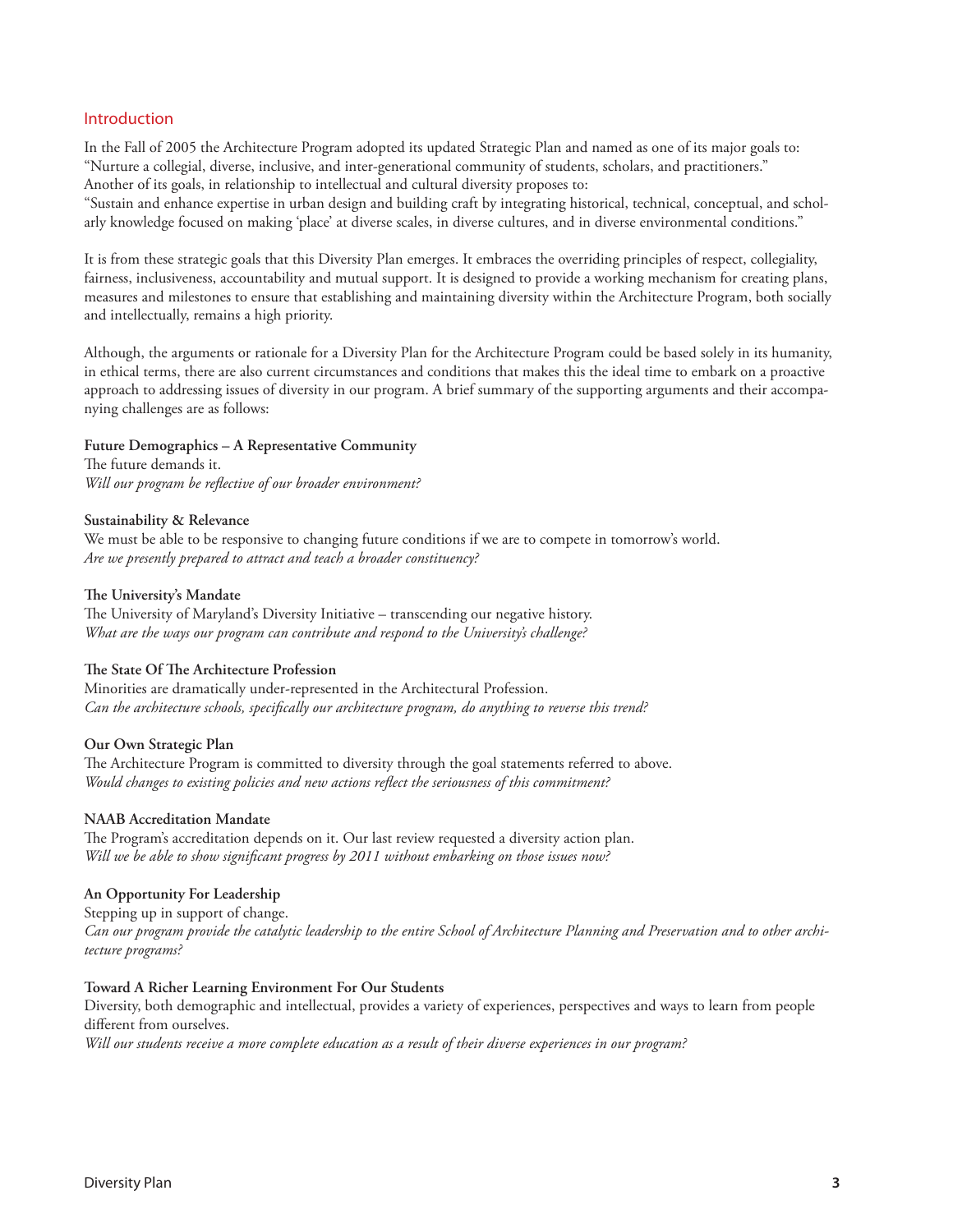# The Ten-Point Diversity Plan

In seeking to address these challenges and opportunities, the following Ten-Point Diversity Plan is proposed for the Architecture Program. The components of that Plan are as follows:

- I. Mainstreaming Diversity Establishing On-Going Mechanisms To Consistently Address Diversity Within The Program
- II. Emphasizing Diversity In The Program's Promotional Material
- III. Recruiting A Diverse Student Body
- IV. Retaining A Diverse Student Body
- V. Recruiting A Diverse Faculty
- VI. Retaining A Diverse Faculty
- VII. Teaching A Diverse Curriculum
- VIII. Stressing Diversity In The Program's Extra-Curricular Activities
- IX. Achieving Diversity In The Program's Outside Reviewers
- X. Community Engagement As A Way To Promote Cultural Diversity

## **Definitions**

## **Underrepresented groups**

"Underrepresented groups," as used in this document, refers to those demographic groups who currently are not represented in the discipline of architecture commensurate with the group's representation in the demographics of the United States. Traditionally these groups have been disenfranchised from the discipline of architecture on the basis of race, national origin, age, gender, sexual orientation, religious/cultural affiliation or physical disabilities. It also includes individuals whose viewpoint, interests and background expand the Program's current perspective and intellectual dialogue.

### **Diversity**

Consider this quote from Rupert W. Nacoste Phd, Vice Provost for Diversity and African American Affairs at North Carolina State University:

"At North Carolina State University diversity is said to exist when the mix of people from a wide variety of niches in society is such that the occurrence of a conflict of ideas is inescapable. So defined and conceptualized, diversity then, is at the heart of the university's academic mission."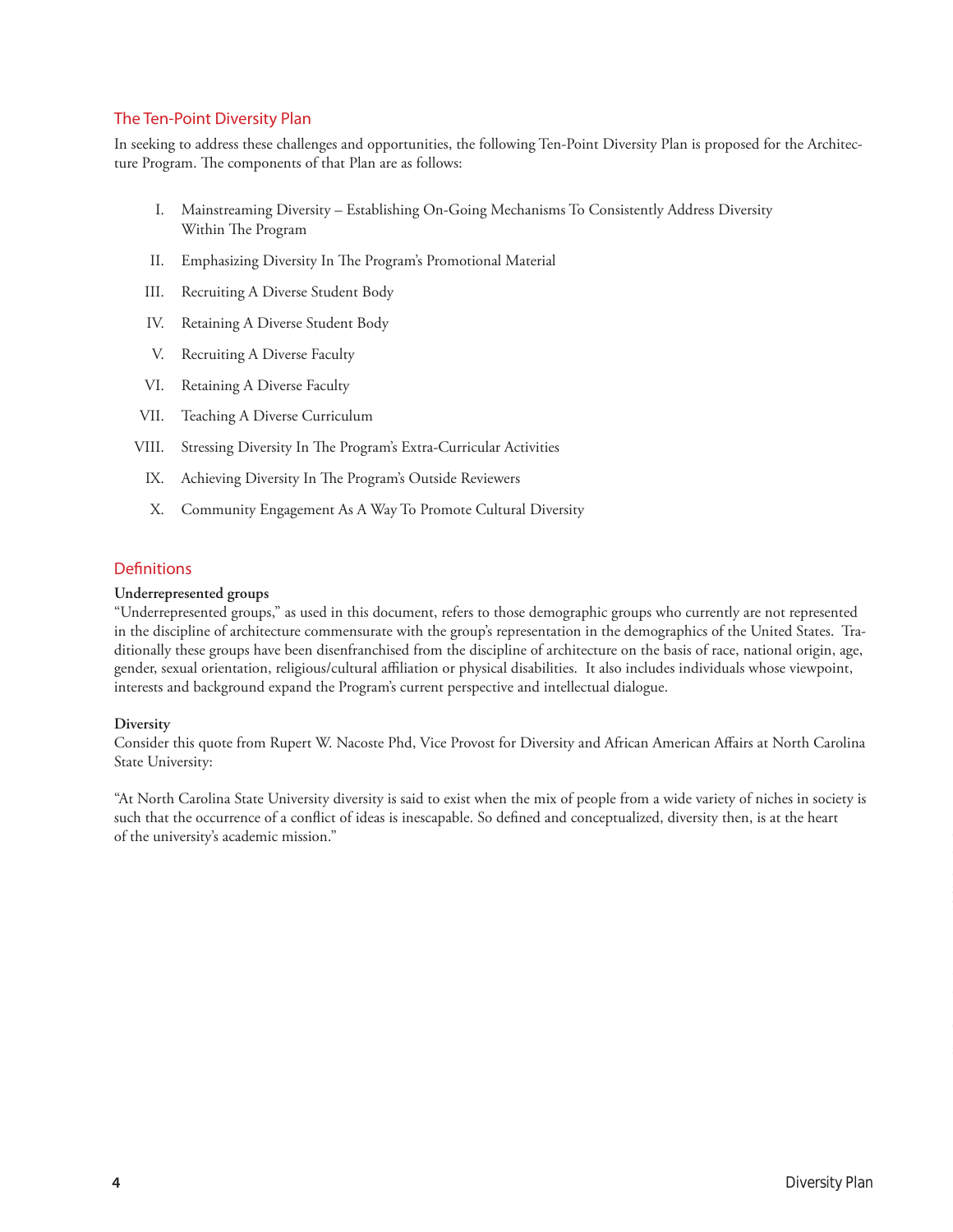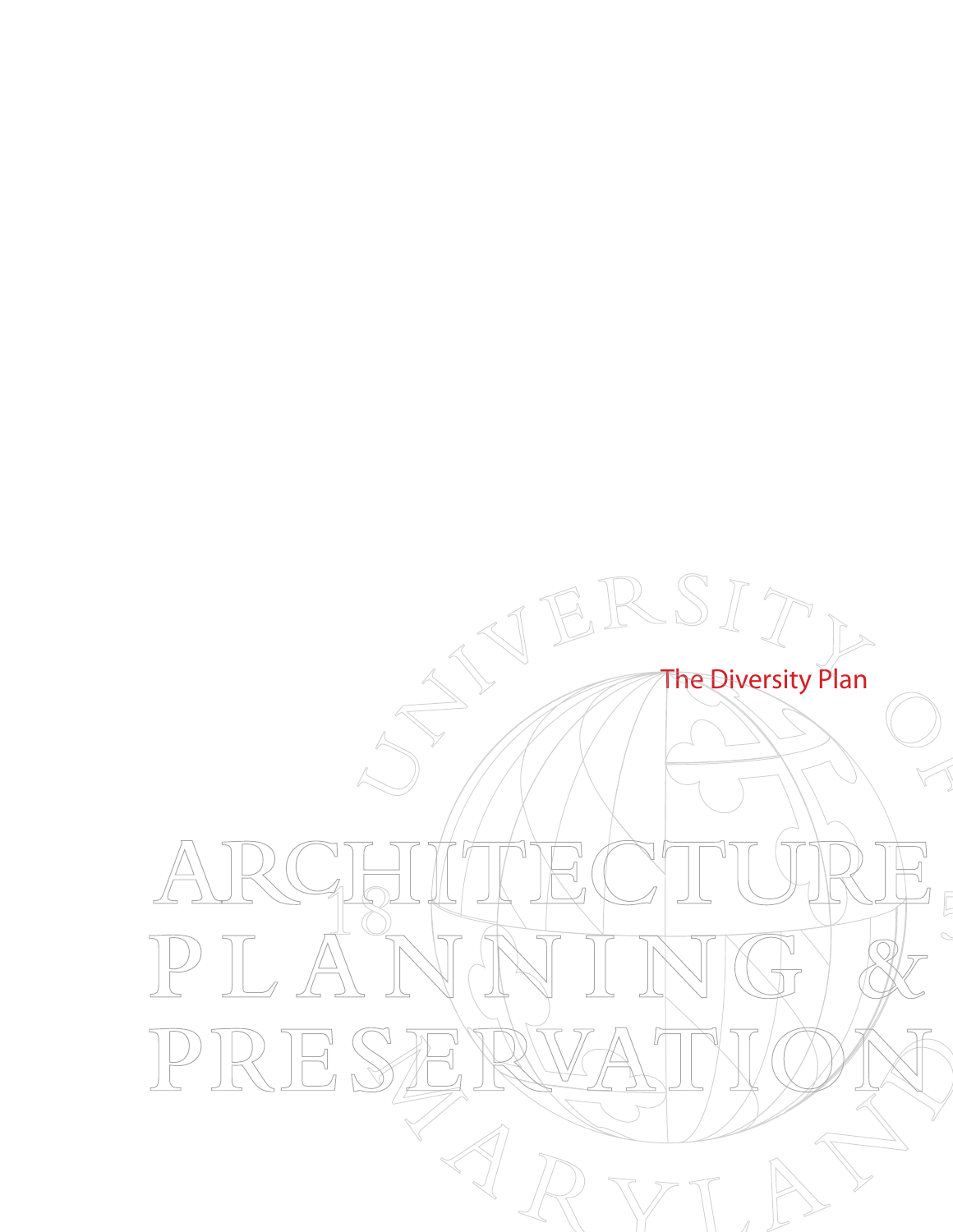# I. Mainstreaming Diversity – Establishing On-Going Mechanisms To Consistently Address Diversity Within The Program

**Expected Outcome:** The discussion and promotion of the diversity goals of the Architecture Program's Strategic Plan will become a permanent structured commitment.

### **Objectives:**

Identify and focus the program's many efforts to reinforce a diversity agenda.

### **Actions:**

a) The Director of the Architecture Program shall create, with the approval of the faculty, a standing faculty committee, called the Diversity Committee, which shall include student and administrative representatives.

b) The role of the Committee shall be:

- to promote diversity of the student body, faculty, administrative staff, curriculum, and extra-curricula programs within the Architecture program;
- to assist the Director, in the setting of diversity goals within the programs various activities and relationships;
- to review the actions and activities of the program and report annually on its progress in achieving related diversity goals;
- to hear and provide counsel to the Program Director regarding actions brought before any of its grievance process regarding issues of discrimination.
- c) The Director of the Architecture Program shall promote and encourage the formulation of focused student groups to address the issues of their particular diverse condition within the architecture program's student body and meet with each such group, or its representative(s), at least once during the academic year. The intent of the formulation and on-going communication with such groups shall be:
	- to provide a direct communicative link between individually diverse groups and the Director of the Architecture Program;
	- to sensitize the Program Director to the various issues that relate to those individual groups;
	- to provide the Director with a forum for the discussion of potential actions, activities or policies of the Architecture Program as they may relate to such groups.

# II. Emphasizing Diversity In The Program's Promotional Material

**Expected Outcome:** The widest spectrum of student and faculty demographic groups will be represented in the Program's promotional materials. The promotional material will be illustrative of a diverse, inclusive, and collegial environment of students and faculty passionate about architecture.

### **Objectives:**

Seek to assure that the Program promotes the inclusion of underrepresented persons in its promotional materials.

### Actions:

a) The Program Director shall request members of the Diversity Committee to provide regular input regarding communications strategies, including type of media, and character, quality, and representation of the program. The Director with the advice of the Diversity Committee will work to ensure that diversity is reflected in all images of the program and to encourage featured presentations of diverse members of the program's community in its media communications. For example, the School Web pages will include prominent female students, faculty and alumni as well as students, faculty and alumni of color and differing cultures. The work should be representative of the highest quality work produced in the program, and the wide spectrum of student, faculty and alumni/ae demographics.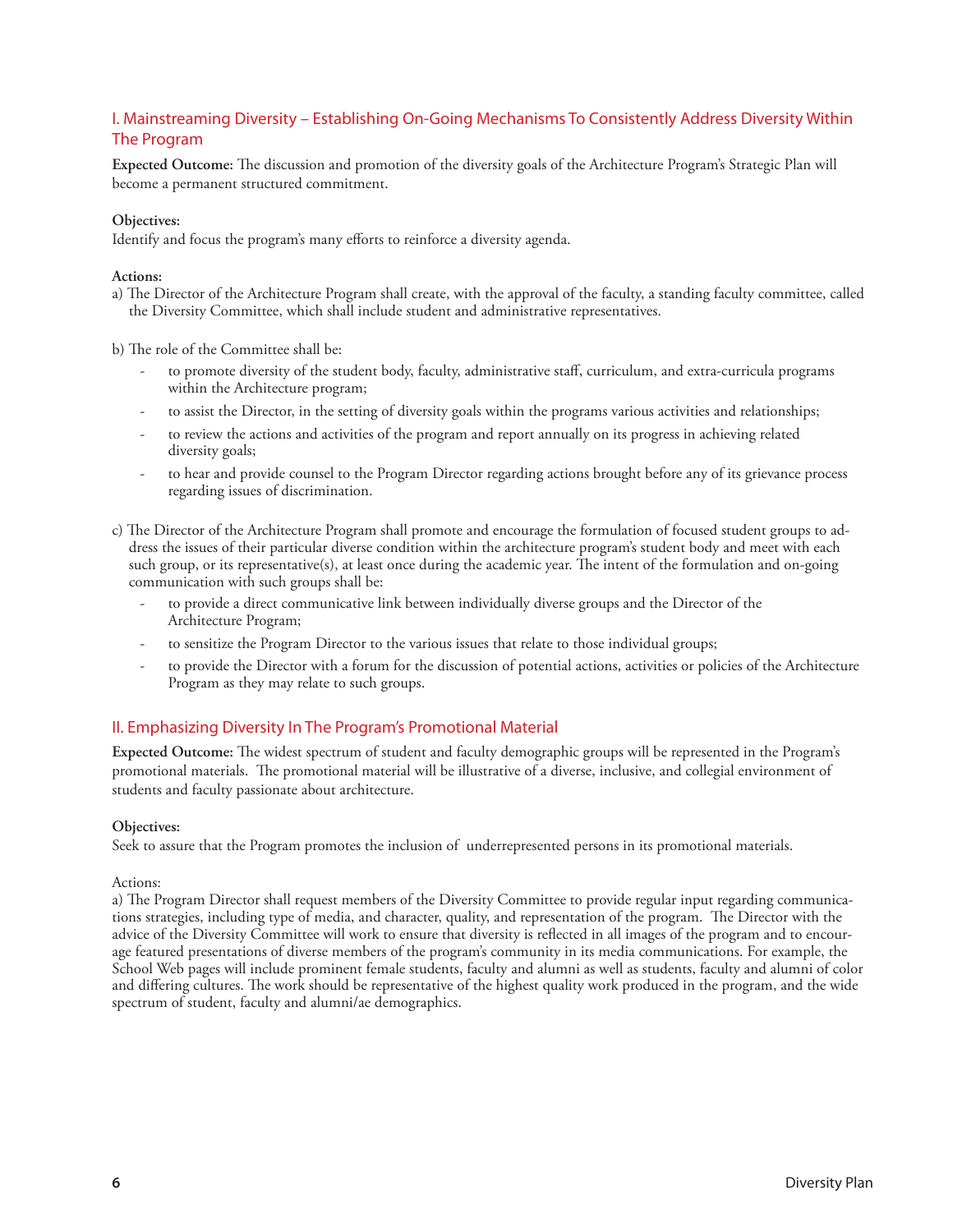# II. Emphasizing Diversity In The Program's Promotional Material | Actions (continued)

b)A separate section on diversity should be established on the program website with links to:

- Architecture Program Diversity Plan
- Architecture Program Diversity Committee
- "Alumni Spotlight" (with feature stories on alumni; rotating and should include alumni of widest range of demographic groups)
- AIAS
- "The Architecture Program in the Community" to feature community engagement projects such as partnerships with local schools for mentoring, career days, etc.
- Discovering Architecture Workshop
- Courses on Non-western architecture
- Other efforts to promote diversity

# III. Recruiting A Diverse Student Body

**Expected Outcome:** The Program will reflect a diverse student body which includes both individuals from underrepresented groups as well as individuals whose viewpoint, interests and background expand the Program's perspective and intellectual dialogue.

## **Objectives:**

Increase the percentage of diverse students of the Architecture Program at the graduate and undergraduate level.

### **Actions:**

- a) Expand relationships with regional high schools whose student population is primarily students of a diverse background.
- b) Provide Architecture Program information to HBCUs, HACUs institutions to increase diversity at the graduate level
- c) Develop a more direct connection with mentoring programs such as the ACE (Architecture, Construction, and Engineering program
- d) Continue to provide and expand Dean's Fund Scholarship for students to attend ARCH 150: Discovering Architecture
- e) Establish relationships with academic units on campus to broaden recruitment at graduate level.
- f) More actively provide information through National Name Exchange, program of the Graduate School.
- g) Host a recruitment event inviting faculty from regional schools which have direct links to qualified diverse students.

## IV. Retaining A Diverse Student Body

**Expected Outcome:** The Program has identified the challenges to the retention of a diverse student body and has developed programs to remove or lessen the potential obstacles.

## **Objectives:**

- Identify aspects of the existing program which present challenges to the academic and social success of particular segments of a diverse student body; propose programs/actions to address these issues.
- Identify conditions or circumstances of particular diverse segments of the student body which create obstacles to their academic or social success; propose programs/actions to address these issues.
- Encourage the creation of representative groups within the student body who can advocate the cause of specific diverse populations.

- a) The Architecture Program's Diversity Committee, along with the School's Equity officer shall seek to develop approaches to addressing the first two objectives above.
- b) The Program Director shall study institutionalizing a formal mentoring program for all students, with particular sensitivity to particular diverse segments of the student population.
- c) The Program Director should promote the establishment of a student chapter of NOMA National Organization of Minority Architects.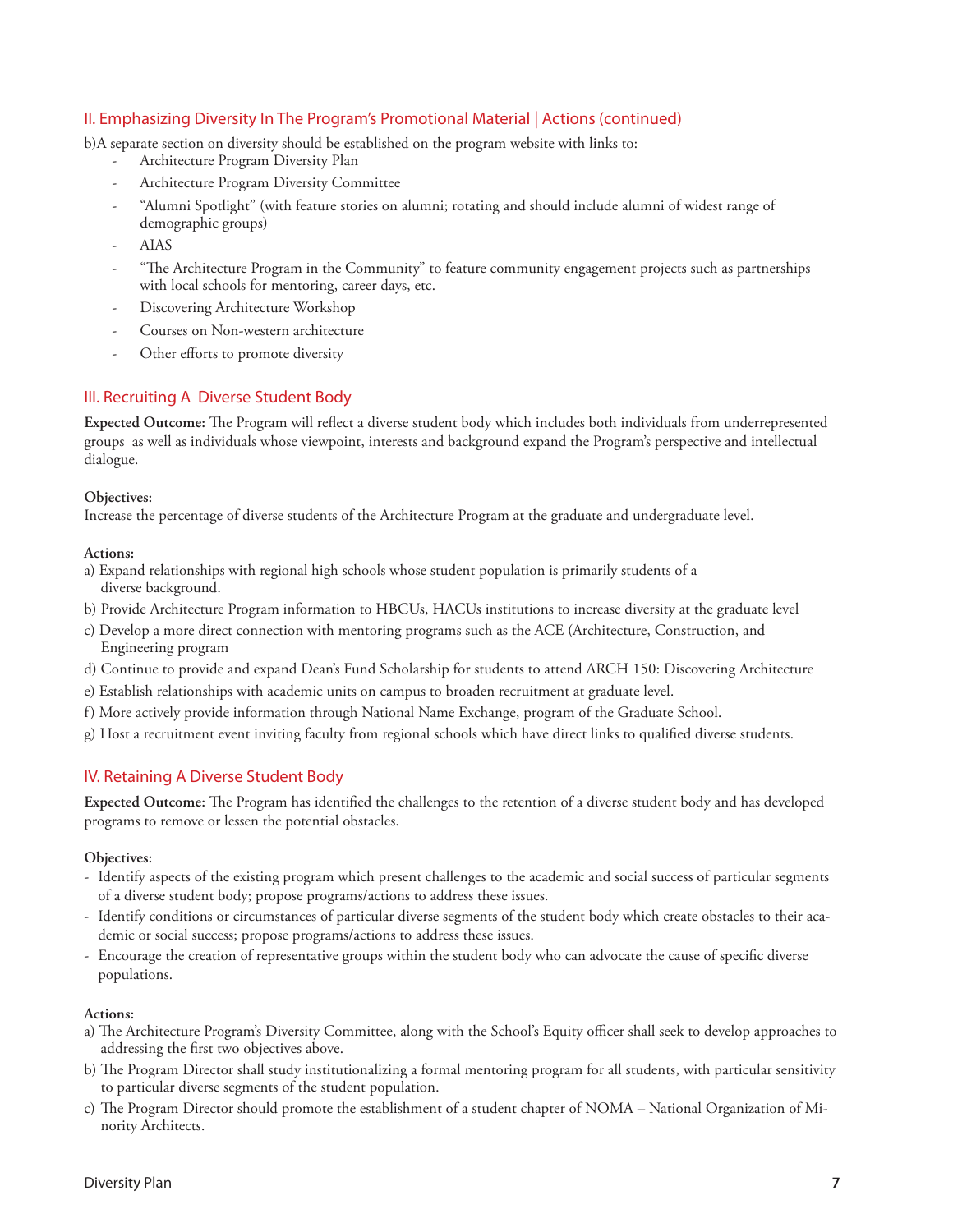# V. Recruiting A Diverse Faculty

**Expected Outcomes:** The Program has developed means to seek, identify and attract a diverse pool of candidates for both full and part-time faculty positions and have been successful in hiring representative candidates from this pool. The ultimate goal of such recruitment is to maintain a balanced faculty which includes individuals from various under-represented groups.

## **Objectives:**

- To continue best practices mandated by the University's Equity Council including the inclusion of diverse members within the search committee as well as the inclusion of diverse candidates.
- To develop diversity standards and processes for recruiting adjunct faculty that are consistent with University guidelines and expectations.
- To systematically identify diverse candidates from within the program's alumni who may be considered for potential future faculty positions.
- To explore the development of stronger relationships with regional HBCU programs of architecture where diverse candidates might abide such as Morgan State University, Howard University and Hampton University.

### **Actions:**

- a) The Program Director with the assistance of the Diversity Committee shall develop diversity standards for the search and recruitment of adjunct faculty with the goal that those standards are identified and incorporated by Fall '08.
- b)The Program Director shall seek to identify and locate suitable alumni who represent diverse backgrounds and contact them to determine their interests in assisting the program through roles as visiting critics, adjunct or future full time faculty.
- c) The Program Director shall seek to meet with the leadership of regional HCBU's on an annual basis to explore programs of mutual concern regarding the issue of diversity within the profession.
- d) The Diversity Committee shall seek to identify the obstacles to the successful recruitment of certain diverse candidates for adjunct and full time faculty positions.

# VI. Retaining A Diverse Faculty

**Expected Outcomes:** The Program has identified the challenges to the retention of a diverse faculty and has developed programs to remove or lessen the potential obstacles.

### **Objectives:**

- Identify aspects of the existing program which present challenges to the academic development, promotion and social success of particular segments of a diverse faculty; propose programs/actions to address these issues.
- Identify conditions or circumstances of particular diverse segments of the faculty which create obstacles to their academic development, promotion or social success; propose programs/actions to address these issues.

- a) The Program Director shall study institutionalizing a formal mentoring program for all new faculty, with particular sensitivity to new diverse faculty members and their particular conditions.
- b) The Program Director shall establish annual meetings with all new faculty to identify problematic issues as they arise.
- c) The Program Director and the School's Equity officer shall conduct systematic exit interviews with fulltime faculty who leave the program to determine if the person's diversity status or the environment within the program contributed to their departure. Ascertain what, if anything, the Program could have done differently to have retained the person. Analyze this information and summarize it in an annual equity report.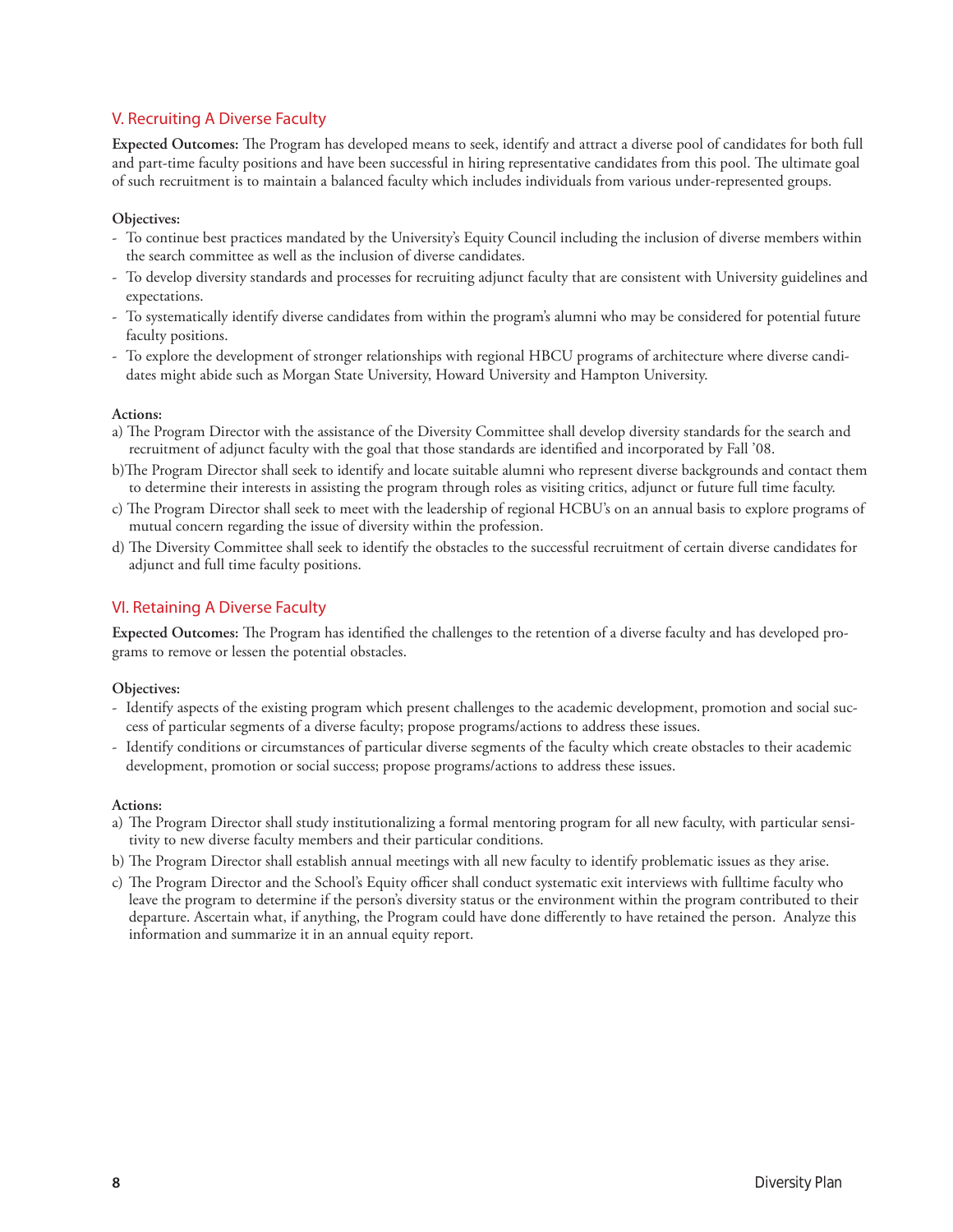# VII. Teaching A Diverse Curriculum

**Expected Outcomes:** The Program includes the study of works of historically underrepresented architects, non-western architectural philosophy and architects with a variety of professional viewpoints throughout its curriculum, and particularly in its required courses.

## **Objectives:**

- Increase the extent to which the contributions of women, persons of color, persons with physical disabilities, and gays/lesbians are included in the architecture course offerings.
- Increase the opportunity for study of non-western architecture and theory within the curriculum.
- Expand the range of viewpoints and pedagogical opportunities to engage architecture.

### **Actions:**

- a) The Program's Diversity Committee will meet with the Curriculum Committee to explore how information about underrepresented individuals can become an integral part of studio courses.
- b) Faculty will be encouraged to develop a broader range of elective courses that expand pedagogical opportunities to engage architecture, and diversify the range of viewpoints presented to students.
- c) Encourage all courses to promote direct engagement in diverse communities as a learning experience.
- d) The Professional Practice course, and Careers in Architecture course will discuss as part of the curriculum, the history and current conditions of diversity in the profession.

## VIII. Stressing Diversity In The Program's Extra-Curricular Activities

**Expected Outcomes:** The Program includes opportunities to engage extra curricular activities that promote the rich and diverse opportunities for engaging and understanding our built environment including its exhibitions, lectures, service, social, and other activities.

### **Objectives:**

- Students should be exposed to a broad range of cultural, ethnic, and societal situations in order to broaden their understanding of architecture, urbanism, and its allied disciplines.
- Through lectures, exhibitions, field trips, community interaction, service, and service-learning activities students can gain a broader and deeper understanding of the context in which our discipline is practiced.
- Faculty and administrators should strive to consider and provide extra curricular activities that are representational of the profession's best aspirations toward diversity.

- a) The Program Director shall direct the lecture series coordinator to consider diversity when devising a program of extra curricular lectures on a semester-by-semester basis. The lecture series coordinator is to provide a diversity report on a semester-by-semester basis illustrating the manner in which the goals of diversity were addressed and achieved in the series.
- b) The Program Director shall direct the gallery-exhibition coordinator to develop a diversity agenda when planning and installing gallery exhibits. A yearly diversity report is to be submitted to the Program Director illustrating the manner in which the goals of diversity were addressed and achieved in the exhibition program.
- c) The Program's faculty should consider, field trip, service, and service learning venues that promote a broader understanding of the diverse cultural and intellectual environment in which the practice of architecture takes place.
- d) The Program's Career Fair activities shall only include firms which support diversity and who indicate that they have, or are in the process of developing an internal diversity plan within their own offices.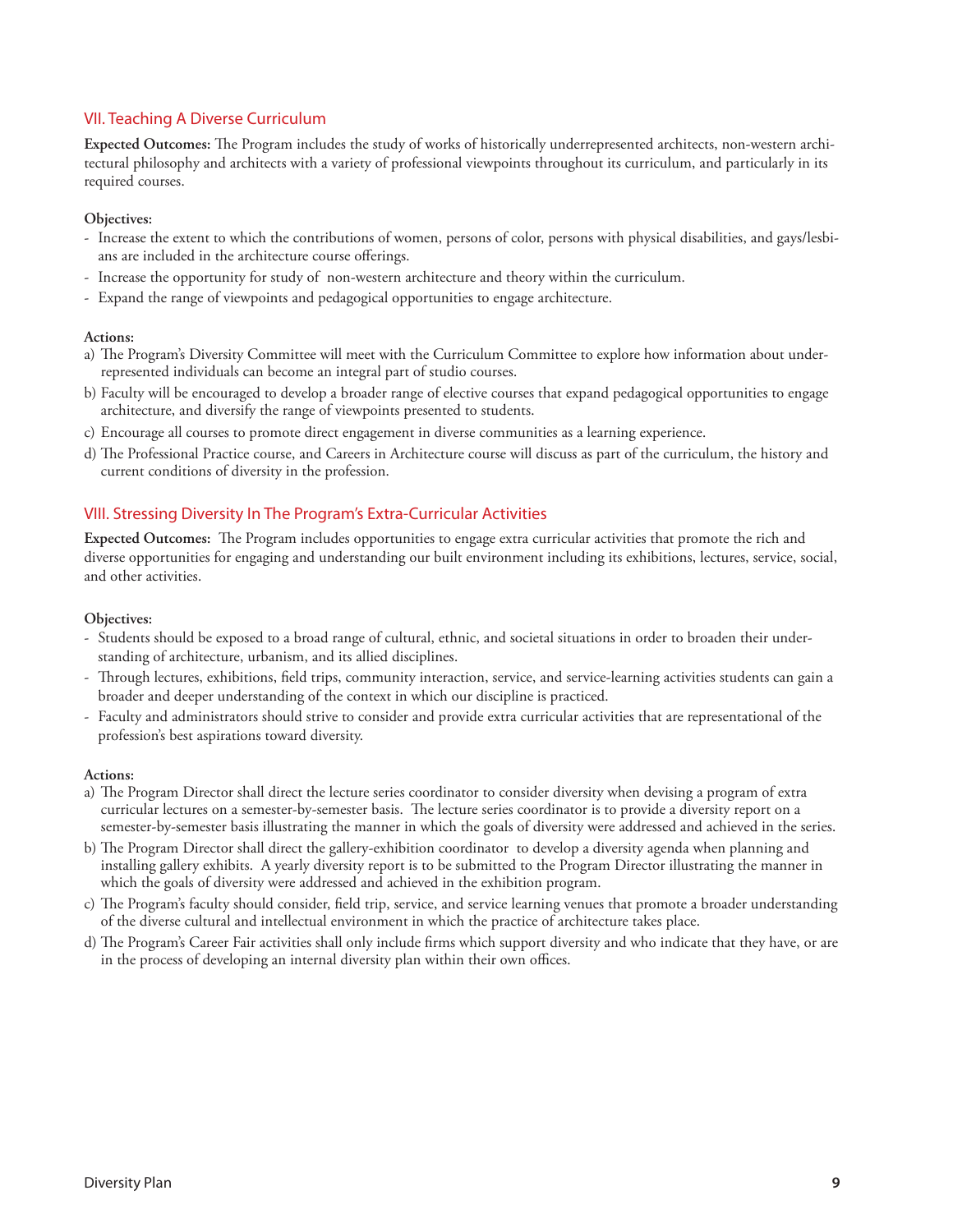# IX. Achieving Diversity In The Program's Outside Reviewers

**Expected Outcomes:** Outside reviewers to the architecture program regularly reflect a wide spectrum of ethnic, racial and gender conditions as well as a wide range of educational and philosophical backgrounds.

## **Objectives:**

- Invite reviewers and consultants to participate in all aspects of the Architecture Program that are representative of the diversity agenda.
- Avoid the homogeneous "all white male" stereotype that is so prevalent in many student reviews.
- Encourage reviewers to engage issues of diversity and share their experiences with students when and where appropriate.

### **Actions:**

- a) Faculty members should consider diversity when assembling a panel of reviewers or consultants to studios and other coursework. Faculty members should seek input from students and alumni to ensure that the objectives of diversity are represented in the review of student work.
- b) The Program should proceed with the maintenance of a list of persons who have been invited to participate in reviews of student work as required by the National Architectural Accrediting Board to maintain. The Director of the Program should require that such lists be maintained in a semester-by-semester report from faculty members including the manner in which the goals of diversity were addressed and achieved through its invited guests. (All studios and courses that receive instructional funding from the Program must justify expenditure of these funds from a diversity perspective.)

# X. Community Engagement As A Way To Promote Cultural Diversity

**Expected Outcomes:** The Program is consistently engaged within a wide range of its neighboring communities, such as Prince George's County (as well as elsewhere in the State of Maryland), where a high concentration of underrepresented demographic are represented.

### **Objectives:**

- The Architecture Program will actively seek stronger relationships with community organizations, institutions, and government, and leverage those relationships to engage community of diverse demographics.
- Such engagement promotes architecture as possible career path, and awareness and appreciation of the built environment to the very groups underrepresented in our program.
- Community engagement may also serve as a longer-term recruitment strategy, by increasing the visibility of the school in the community, and presenting architecture as an attractive career to diverse students at an early age.

- a) The Program Director should establish a task force to explore the formation of a Community Design Center.
- b) Increase the extent to which the Program engages the community through design projects.
- c) Faculty should be strongly encouraged to offer service on local and regional community and municipal boards, and participate in public school events that promote architecture as a profession.